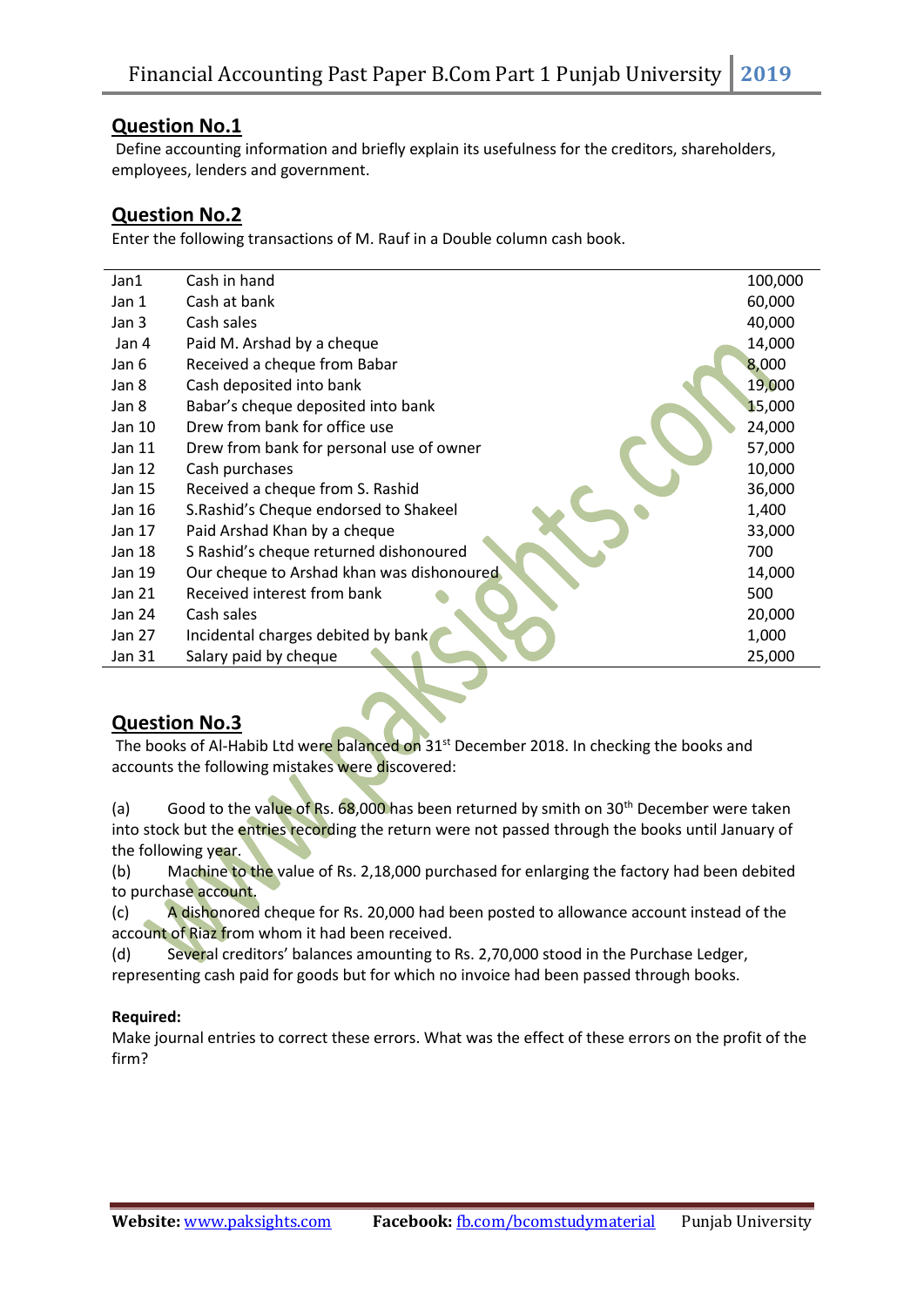## **Question No.4**

From the following figures extracted from the books of a merchant, you are required to prepare a trading and profit and loss account for the year ended  $31^{st}$  December 2018 and a balance sheet as on that date, after making the necessary adjustments:

| <b>Accounts Title</b>   | Rs.    | <b>Accounts Title</b>      | Rs.    |
|-------------------------|--------|----------------------------|--------|
| Capital                 | 50,450 | Discount received          | 400    |
| <b>Trade Creditors</b>  | 10,000 | <b>Buildings</b>           | 10,000 |
| Bill payable            | 1,000  | Plant & Machinery          | 15,000 |
| General reserve         | 5,000  | Book debts                 | 16,400 |
| Provision for bad debts | 1,000  | <b>Bank Balance</b>        | 3,400  |
| <b>Sales</b>            | 75,000 | Investments                | 10,000 |
| Discount allowed        | 750    | <b>Bill receivable</b>     | 5,000  |
| <b>Stock</b>            | 15,000 | <b>Wages&amp; Salaries</b> | 13,000 |
| Audit fee               | 2,000  | Repair & Renewal           | 1,800  |
| Office expenses         | 2,000  | Interest paid              | 700    |
| Purchases               | 48,000 | Bad debts recovered        | 200    |

#### **Adjustments:**

- (1) The value of stock on hand on  $31^{st}$  December, 2018 was Rs. 18,000
- (2) During December, 2018 there was a fire which destroyed goods worth Rs. 3,500. The insurance company had admitted the claim for Rs/ 2,500.
- (3) Depreciate Buildings at 2 percent p.a and plant and machinery at 10 percent p.a
- (4) The manager is entitled to a commission of 10 percent of net profits after charging his commission

# **Question No.5**

From the following receipts and payment account of the Pakistan Nursing Society for the year ended 30<sup>th</sup> June 2018. Prepare an income and expenditure account and also balance sheet.

| <b>Receipts</b>                | Rs.   | <b>Payments</b>                     | Rs.   |
|--------------------------------|-------|-------------------------------------|-------|
| To Balance at Bank $-1.7.2017$ | 2,010 | By Salaries of Nurses               | 656   |
| To Subscriptions               | 1,115 | By Board, Laundry and Domestic help | 380   |
| To Fee from non-members        | 270   | By Rent, Rates & Taxes              | 200   |
| To Municipal Grant             | 1,000 | By Cost of Car                      | 2,000 |
| To Donation for Building Fund  | 1,560 | By Car Expenses                     | 840   |
| To Interest                    | 38    | By Drugs & Incidental Expenses      | 670   |
|                                |       | By Balance c/c                      | 1,247 |
| <b>Total</b>                   | 5,993 | <b>Total</b>                        | 5,993 |

#### **Other information:**

The society own Freeholds Land Costing Rs. 8,000 on which it is proposed to build the Nurses Hostel. A donation of Rs. 100 received to Building Fund was wrongly included in subscription account. A bill for medicine purchased during the year amounting to Rs. 128 was outstanding.